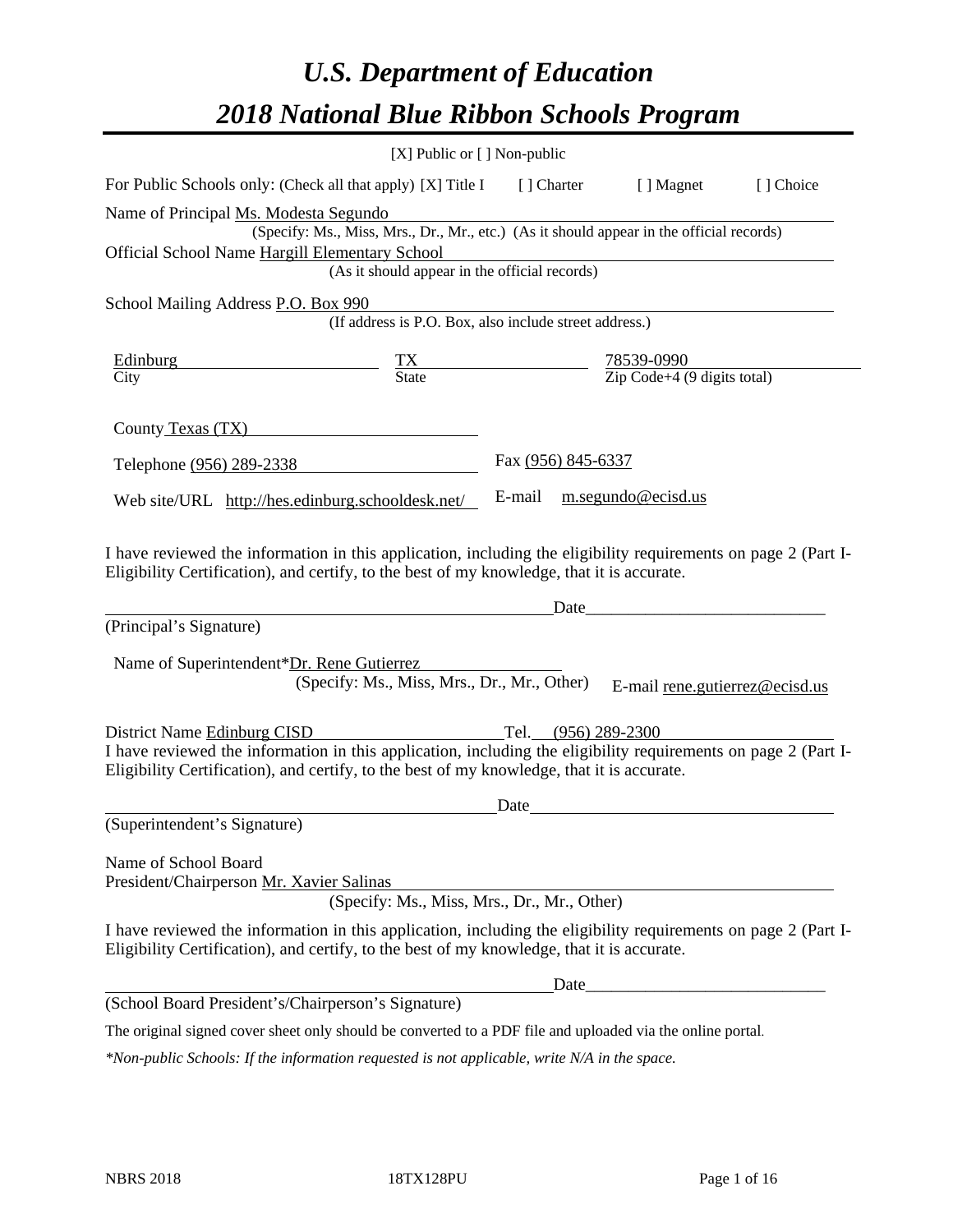The signatures on the first page of this application (cover page) certify that each of the statements below, concerning the school's eligibility and compliance with U.S. Department of Education and National Blue Ribbon Schools requirements, are true and correct.

- 1. The school configuration includes one or more of grades K-12. (Schools on the same campus with one principal, even a K-12 school, must apply as an entire school.)
- 2. All nominated public schools must meet the state's performance targets in reading (or English language arts) and mathematics and other academic indicators (i.e., attendance rate and graduation rate), for the all students group and all subgroups, including having participation rates of at least 95 percent using the most recent accountability results available for nomination.
- 3. To meet final eligibility, all nominated public schools must be certified by states prior to September 2018 in order to meet all eligibility requirements. Any status appeals must be resolved at least two weeks before the awards ceremony for the school to receive the award.
- 4. If the school includes grades 7 or higher, the school must have foreign language as a part of its curriculum.
- 5. The school has been in existence for five full years, that is, from at least September 2012 and each tested grade must have been part of the school for the past three years.
- 6. The nominated school has not received the National Blue Ribbon Schools award in the past five years: 2013, 2014, 2015, 2016, or 2017.
- 7. The nominated school has no history of testing irregularities, nor have charges of irregularities been brought against the school at the time of nomination. The U.S. Department of Education reserves the right to disqualify a school's application and/or rescind a school's award if irregularities are later discovered and proven by the state.
- 8. The nominated school has not been identified by the state as "persistently dangerous" within the last two years.
- 9. The nominated school or district is not refusing Office of Civil Rights (OCR) access to information necessary to investigate a civil rights complaint or to conduct a district-wide compliance review.
- 10. The OCR has not issued a violation letter of findings to the school district concluding that the nominated school or the district as a whole has violated one or more of the civil rights statutes. A violation letter of findings will not be considered outstanding if OCR has accepted a corrective action plan from the district to remedy the violation.
- 11. The U.S. Department of Justice does not have a pending suit alleging that the nominated school or the school district as a whole has violated one or more of the civil rights statutes or the Constitution's equal protection clause.
- 12. There are no findings of violations of the Individuals with Disabilities Education Act in a U.S. Department of Education monitoring report that apply to the school or school district in question; or if there are such findings, the state or district has corrected, or agreed to correct, the findings.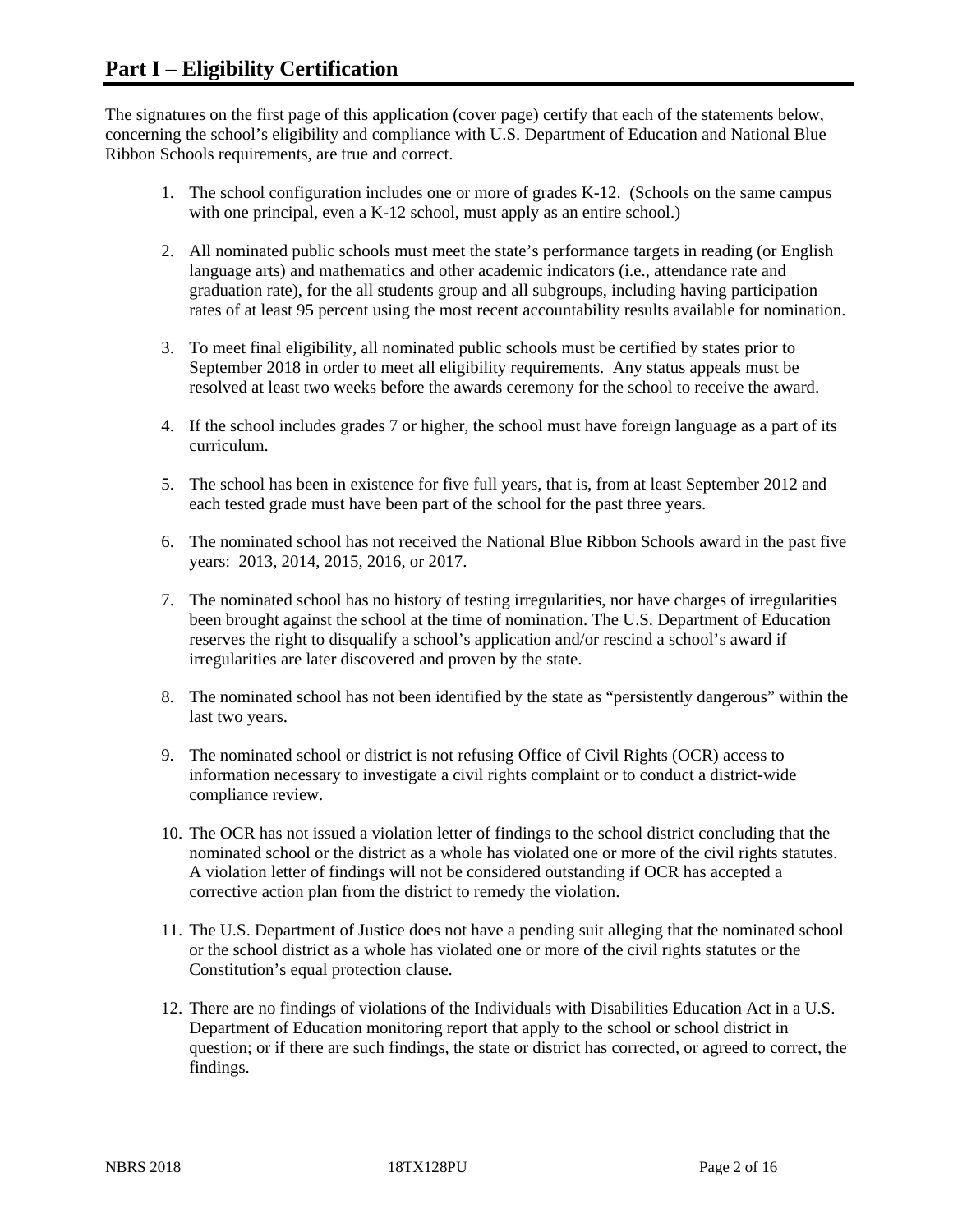# **PART II - DEMOGRAPHIC DATA**

#### **Data should be provided for the most recent school year (2017-2018) unless otherwise stated.**

#### **DISTRICT**

1. Number of schools in the district  $\frac{31}{21}$  Elementary schools (includes K-8) (per district designation): 6 Middle/Junior high schools 4 High schools 0 K-12 schools

41 TOTAL

**SCHOOL** (To be completed by all schools)

2. Category that best describes the area where the school is located:

[] Urban or large central city [ ] Suburban

[X] Rural or small city/town

3. Number of students as of October 1, 2017 enrolled at each grade level or its equivalent in applying school:

| Grade                           | # of         | # of Females | <b>Grade Total</b> |
|---------------------------------|--------------|--------------|--------------------|
|                                 | <b>Males</b> |              |                    |
| <b>PreK</b>                     | 21           | 12           | 33                 |
| $\mathbf K$                     | 20           | 23           | 43                 |
| 1                               | 31           | 20           | 51                 |
| $\overline{2}$                  | 33           | 26           | 59                 |
| 3                               | 34           | 32           | 66                 |
| 4                               | 31           | 22           | 53                 |
| 5                               | 32           | 33           | 65                 |
| 6                               | $\theta$     | 0            | 0                  |
| 7                               | 0            | $\theta$     | 0                  |
| 8                               | $\theta$     | $\theta$     | 0                  |
| 9                               | 0            | 0            | 0                  |
| 10                              | 0            | 0            | 0                  |
| 11                              | 0            | 0            | 0                  |
| 12 or higher                    | $\Omega$     | 0            | $\Omega$           |
| <b>Total</b><br><b>Students</b> | 202          | 168          | 370                |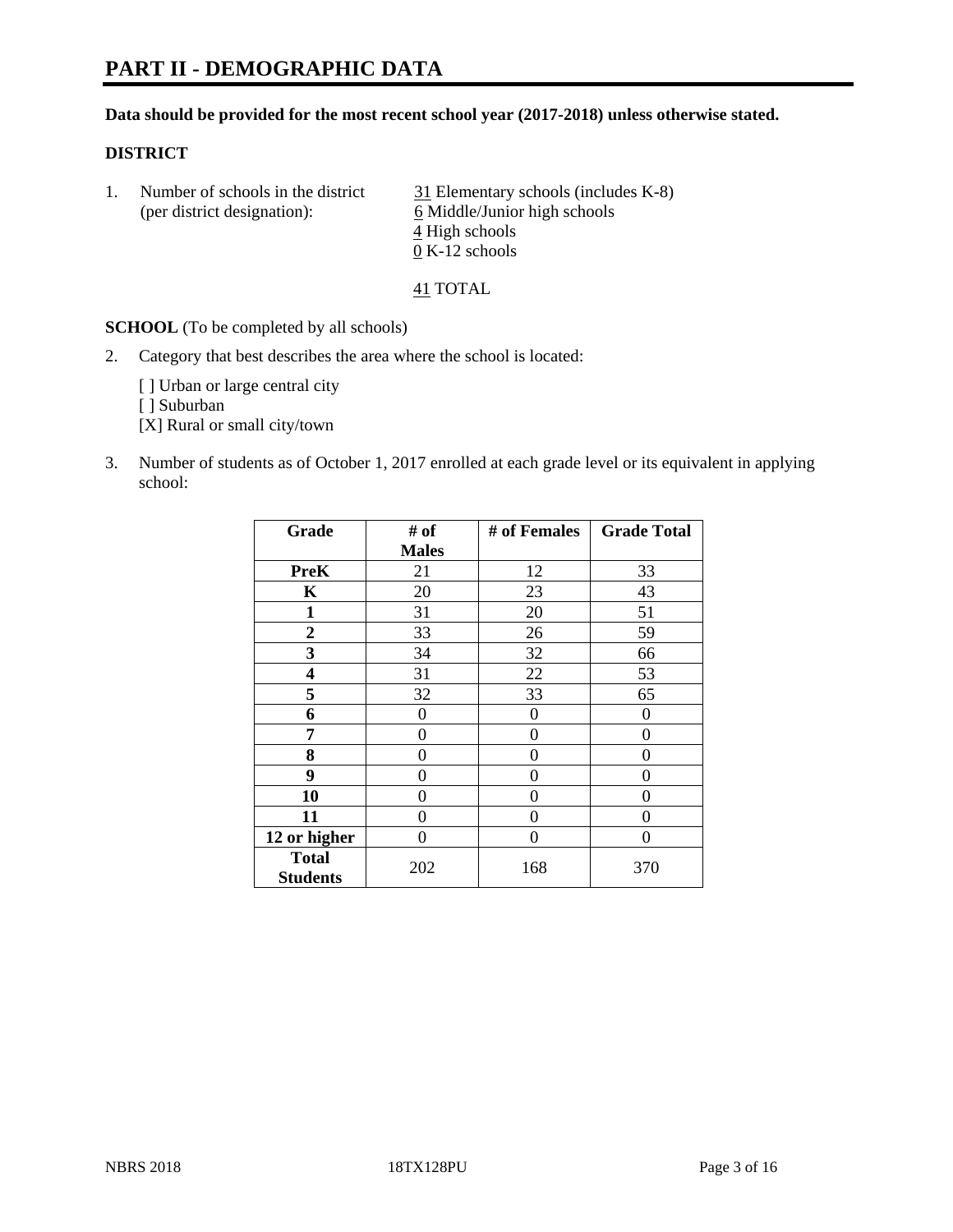the school: 0 % Asian

4. Racial/ethnic composition of  $\qquad \qquad \underline{0}$  % American Indian or Alaska Native 0 % Black or African American 99 % Hispanic or Latino 0 % Native Hawaiian or Other Pacific Islander 1 % White 0 % Two or more races **100 % Total**

(Only these seven standard categories should be used to report the racial/ethnic composition of your school. The Final Guidance on Maintaining, Collecting, and Reporting Racial and Ethnic Data to the U.S. Department of Education published in the October 19, 2007 *Federal Register* provides definitions for each of the seven categories.)

5. Student turnover, or mobility rate, during the 2016 – 2017 school year: 36%

If the mobility rate is above 15%, please explain.

Hargill Elementary has a 95.9% economically disadvantaged population therefore, parents are always on the move seeking more affordable housing. Being that the Hispanic culture has deep rooted family values, families tend to relocate to help the family solve any pressing matter they are experiencing. The migrant population also attributes to this high mobility rate.

This rate should be calculated using the grid below. The answer to (6) is the mobility rate.

| <b>Steps For Determining Mobility Rate</b>         | Answer |  |
|----------------------------------------------------|--------|--|
| $(1)$ Number of students who transferred to        |        |  |
| the school after October 1, 2016 until the         | 56     |  |
| end of the 2016-2017 school year                   |        |  |
| (2) Number of students who transferred             |        |  |
| <i>from</i> the school after October 1, 2016 until | 79     |  |
| the end of the 2016-2017 school year               |        |  |
| (3) Total of all transferred students [sum of      | 135    |  |
| rows $(1)$ and $(2)$ ]                             |        |  |
| (4) Total number of students in the school as      | 370    |  |
| of October 1, 2016                                 |        |  |
| $(5)$ Total transferred students in row $(3)$      | 0.36   |  |
| divided by total students in row (4)               |        |  |
| $(6)$ Amount in row $(5)$ multiplied by 100        | 36     |  |

6. English Language Learners (ELL) in the school: 54 %

200 Total number ELL

Specify each non-English language represented in the school (separate languages by commas): Spanish

7. Students eligible for free/reduced-priced meals: 96 % Total number students who qualify: 355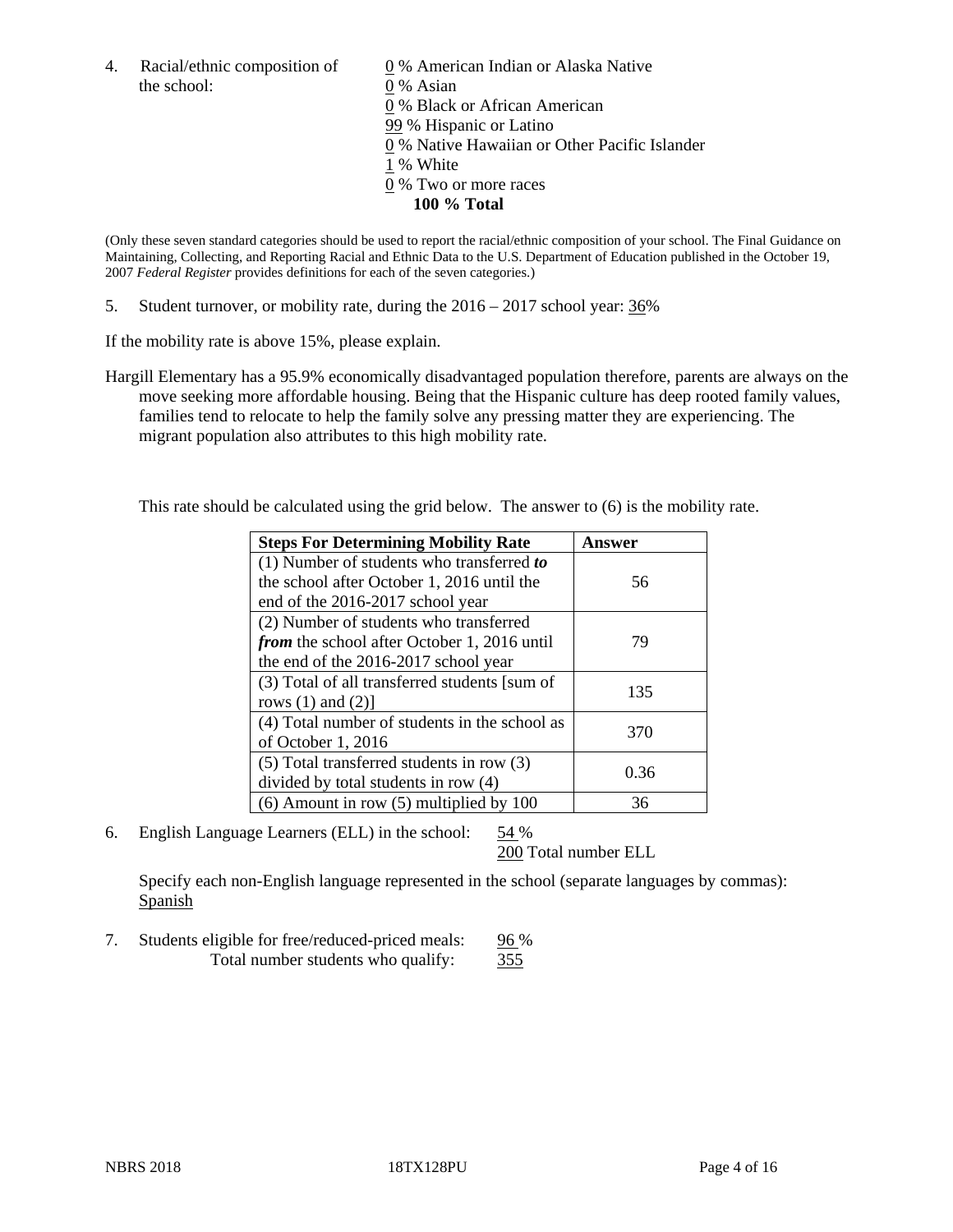17 Total number of students served

Indicate below the number of students with disabilities according to conditions designated in the Individuals with Disabilities Education Act. Do not add additional conditions. It is possible that students may be classified in more than one condition.

| 0 Autism                           | 0 Multiple Disabilities                 |
|------------------------------------|-----------------------------------------|
| 0 Deafness                         | 0 Orthopedic Impairment                 |
| 0 Deaf-Blindness                   | 3 Other Health Impaired                 |
| 0 Developmentally Delayed          | 5 Specific Learning Disability          |
| 0 Emotional Disturbance            | 8 Speech or Language Impairment         |
| $\underline{0}$ Hearing Impairment | 0 Traumatic Brain Injury                |
| 1 Intellectual Disability          | 0 Visual Impairment Including Blindness |

- 9. Number of years the principal has been in her/his position at this school:  $6$
- 10. Use Full-Time Equivalents (FTEs), rounded to nearest whole numeral, to indicate the number of school staff in each of the categories below:

|                                                                                                                                                                                                                                | <b>Number of Staff</b> |
|--------------------------------------------------------------------------------------------------------------------------------------------------------------------------------------------------------------------------------|------------------------|
| Administrators                                                                                                                                                                                                                 |                        |
| Classroom teachers including those<br>teaching high school specialty<br>subjects, e.g., third grade teacher,<br>history teacher, algebra teacher.                                                                              | 21                     |
| Resource teachers/specialists/coaches<br>e.g., reading specialist, science coach,<br>special education teacher, technology<br>specialist, art teacher, etc.                                                                    | 4                      |
| Paraprofessionals under the<br>supervision of a professional<br>supporting single, group, or classroom<br>students.                                                                                                            | 7                      |
| Student support personnel<br>e.g., guidance counselors, behavior<br>interventionists, mental/physical<br>health service providers,<br>psychologists, family engagement<br>liaisons, career/college attainment<br>coaches, etc. | 4                      |

11. Average student-classroom teacher ratio, that is, the number of students in the school divided by the FTE of classroom teachers, e.g.,  $22:1$  18:1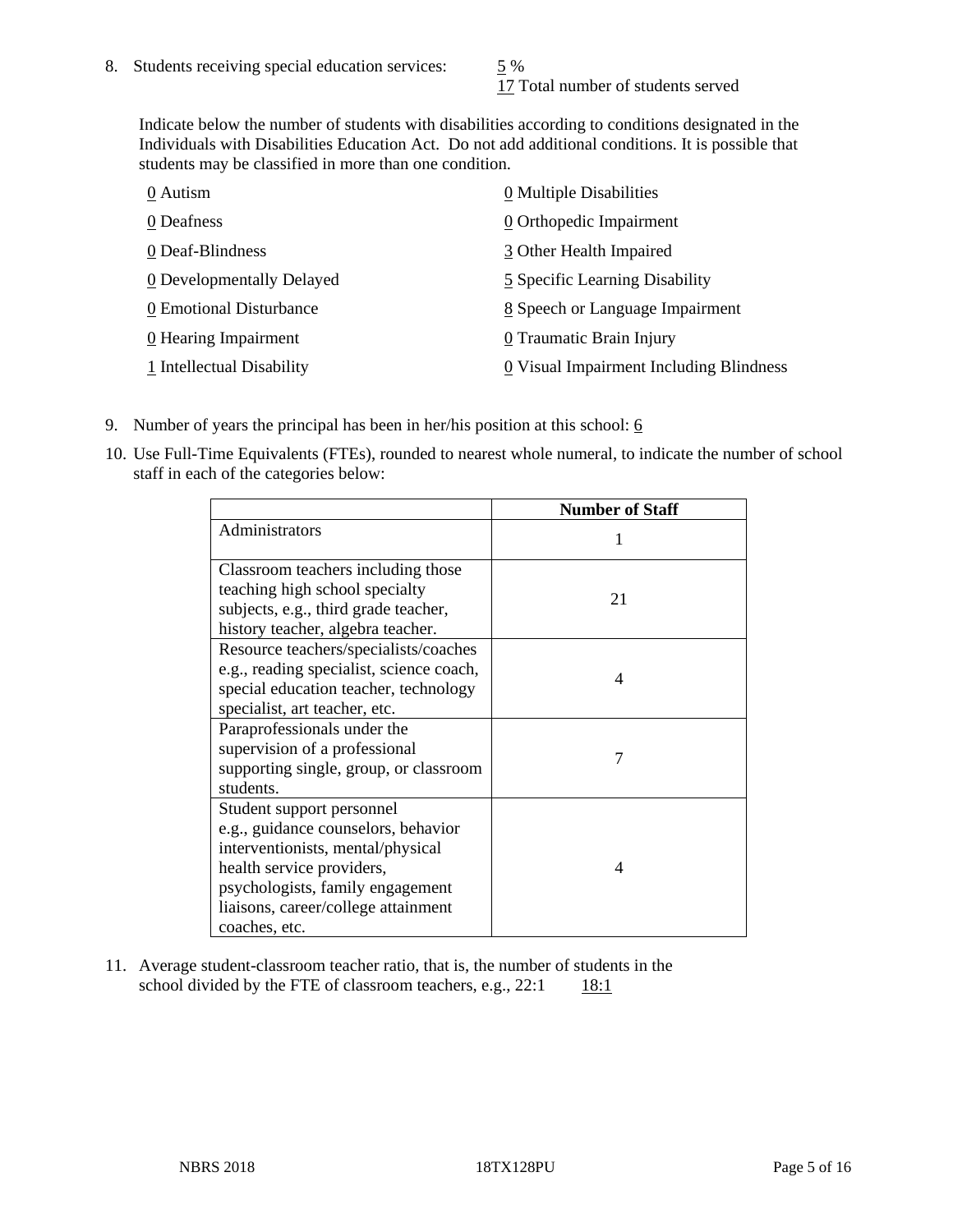12. Show daily student attendance rates. Only high schools need to supply yearly graduation rates.

| <b>Required Information</b> | 2016-2017 | 2015-2016 | 2014-2015 | 2013-2014 | 2012-2013 |
|-----------------------------|-----------|-----------|-----------|-----------|-----------|
| Daily student attendance    | 98%       | 97%       | 97%       | 97%       | 97%       |
| High school graduation rate | 0%        | 0%        | 0%        | 0%        | 0%        |

#### 13. **For high schools only, that is, schools ending in grade 12 or higher.**

Show percentages to indicate the post-secondary status of students who graduated in Spring 2017.

| <b>Post-Secondary Status</b>                  |    |
|-----------------------------------------------|----|
| Graduating class size                         |    |
| Enrolled in a 4-year college or university    | 7% |
| Enrolled in a community college               | 0% |
| Enrolled in career/technical training program | 0% |
| Found employment                              | 0% |
| Joined the military or other public service   | 0% |
| Other                                         |    |

14. Indicate whether your school has previously received a National Blue Ribbon Schools award. Yes No X

If yes, select the year in which your school received the award.

15. In a couple of sentences, provide the school's mission or vision statement.

Provide a quality education to all students so that they become productive citizens of tomorrow.

16. **For public schools only**, if the school is a magnet, charter, or choice school, explain how students are chosen to attend.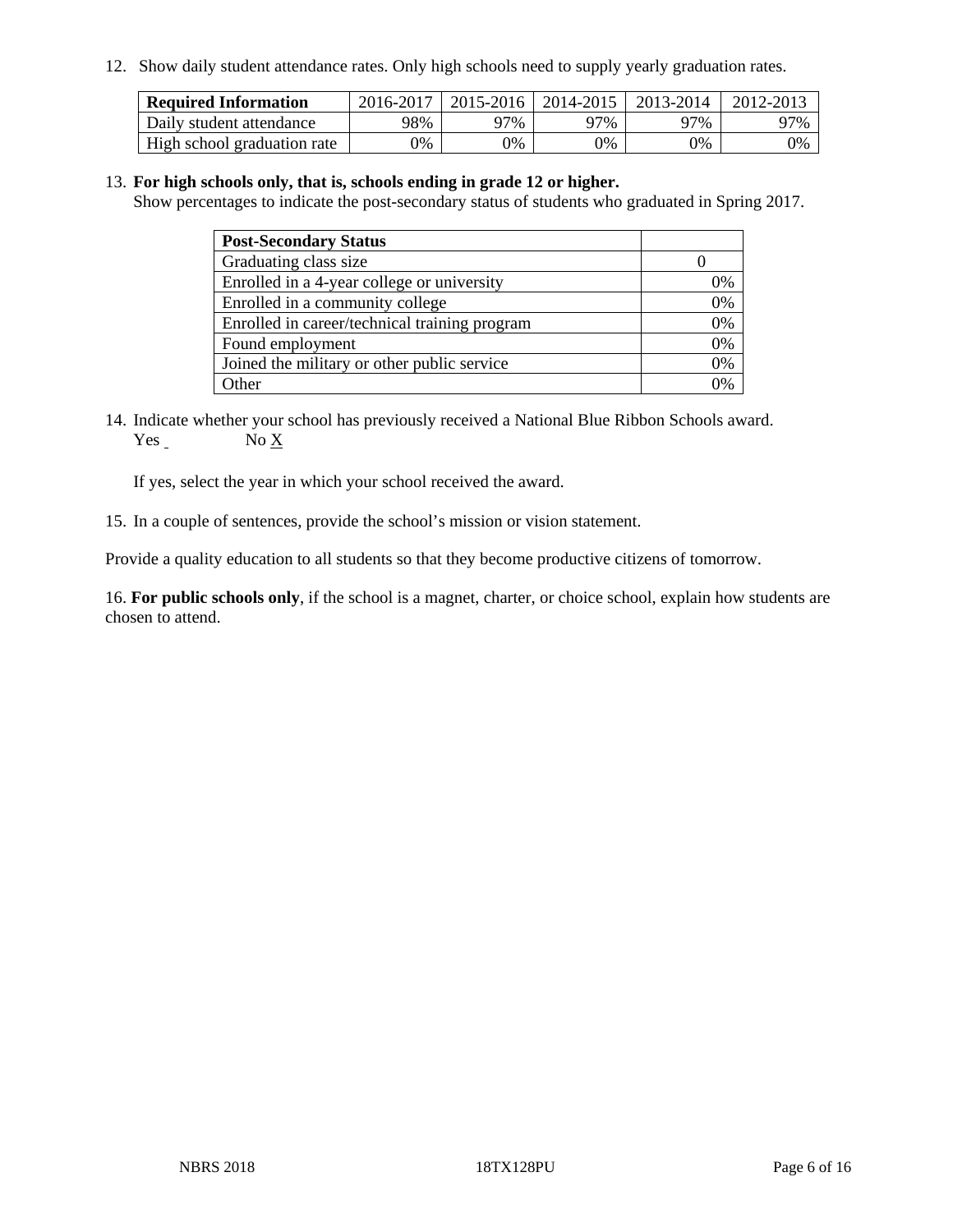# **PART III – SUMMARY**

Hargill, Texas is a small, one square mile, rural community in Hidalgo County 52 miles from the U.S. - Mexican border. Hargill's history dates back to the early 1900's when William A. Harding and Samuel Lamar Gill, formed a partnership known as the Harding-Gill Company for the purpose of land development. The name Hargill is the result of the consolidation of the last names of the two founders. In its inception, Hargill was a booming farming community with predominantly 450 Anglo-American residents. Currently, Hargill has approximately 877 residents, most of whom are Hispanic and have to commute outside of Hargill for employment. Hargill School was constructed shortly after the community was established in 1920, making it one of the earliest schools in the Edinburg Consolidated Independent School District (ECISD). Hargill School originally housed students from kindergarten through eighth grade. Later, it was redesigned as a K-5 campus and renamed Hargill Elementary. Currently, 370 students attend Hargill Elementary.

Hargill Elementary earned a Low Performance rating from the Texas Education Agency (TEA) for the years 1999 and 2000, setting the milestone for academic success, which was reached in 2007 and 2008 by earning an Exemplary rating, the highest TEA rating. In 2012, however, Hargill Elementary did not meet Adequate Yearly Progress (AYP) in the areas of reading and math. A change in leadership in 2013, with a vision and mission of student achievement, improved school culture and community involvement. Hargill Elementary attained an 80% in Closing Performance Gap. Since then, Hargill Elementary maintains a rating of Met Standard with Distinctions.

Hargill Elementary has borrowed and adopted the phrase, "It Takes a Village", as the school's motto. "The Hargill Village" represents all the teachers and staff who mold and educate the Hargill Cubs on a daily basis. The Hargill administration has implemented a flexible schedule, which allows the physical education coaches and the music specialist to assist with small group instruction for 60 minutes a day. Accordingly, the school climate is that of a family-environment where teachers and staff work together diligently to ensure that students are safe, are developing academically, socially, and emotionally. Weekly grade-level curriculum planning allows teachers to monitor and plan for student instruction utilizing the Data Binder.

Included in the Data Binder is a parent contact log where teachers document attendance, academic progress, and behavior issues. Being that school attendance plays a major factor in student success, Hargill Elementary developed a campus initiative of no more than five absences per day. Weekly incentives are offered to students and teachers as motivation to keep attendance high, and as an overall focus on academic achievement.

Key strategies that contribute to the academic success of Hargill Cubs include morning and afterschool tutorials, masters level academies, small group instruction, a campus wide Academic Vocabulary initiative, and parent conferences. Hargill also has an online reading program that boosts reading comprehension, vocabulary development and fluency by targeting specific areas of development identified in student progress reports and teacher observations. Another strategy is University Interscholastic League (UIL) participation where students gain confidence in public speaking as they compete against other schools across the district. Fostering student interest is an important facet of education at Hargill. Many extracurricular programs and activities such as the Chess Club, Dance, Technology, Choir, Fit Club, Boys and Girls Club, and Student Council are made available to Hargill Cubs to encourage their interest in learning. In addition, these programs help the Hargill Cubs grow physically, socially, emotionally, and culturally. Hargill Sponsors instill character traits such as good sportsmanship, teamwork, and self-discipline. The Hargill Music Specialist integrates cultural lessons into the music curriculum exposing the Hargill Cubs to various cultures. A special focus is emphasized on the rich Hispanic traditions for Hargill Cubs. One specific example of cultural celebration is Dia de los Muertos. This celebration integrates a plethora of classroom lessons in order to bring it to life. The celebration includes Hargill Cubs baking Mexican treats. Through this process, they create and experiment with different recipes. By practicing harmony and beats on their musical instruments, the Hargill Cubs enjoy delivering Mariachi music to their fellow classmates. Finally, the Hargill students create a mosaic of personal dedications to deceased loved ones. These lessons develop the whole child encouraging self-worth in their heritage. The educational philosophy of all Hargill Elementary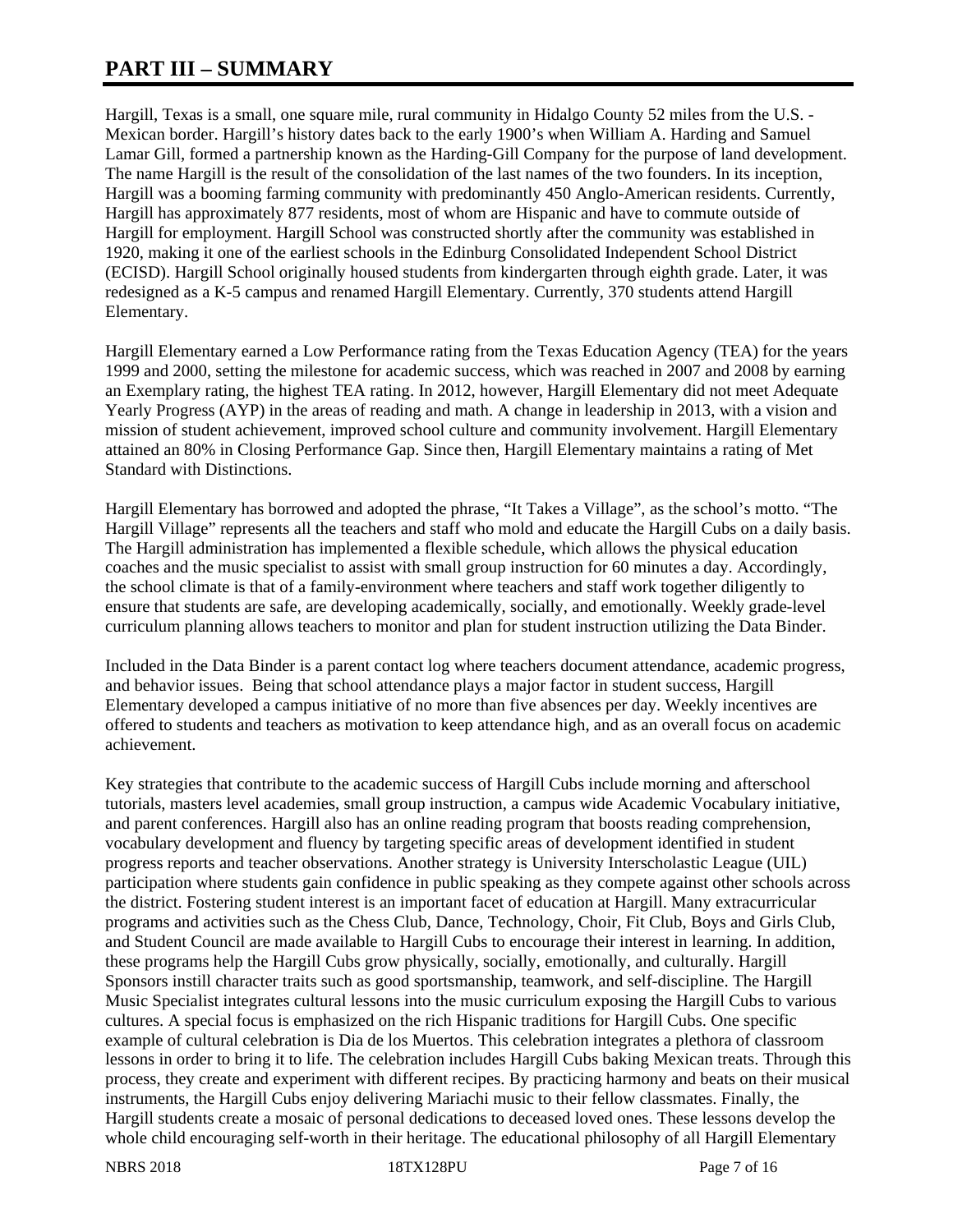teachers and staff is to develop the whole child by providing different opportunities for all student groups to experience success. The Hargill families and community members are genuine stakeholders in student success. As a Hargill family, we stay true to our motto "It Takes a Village". This philosophy is the cub print on every student's heart.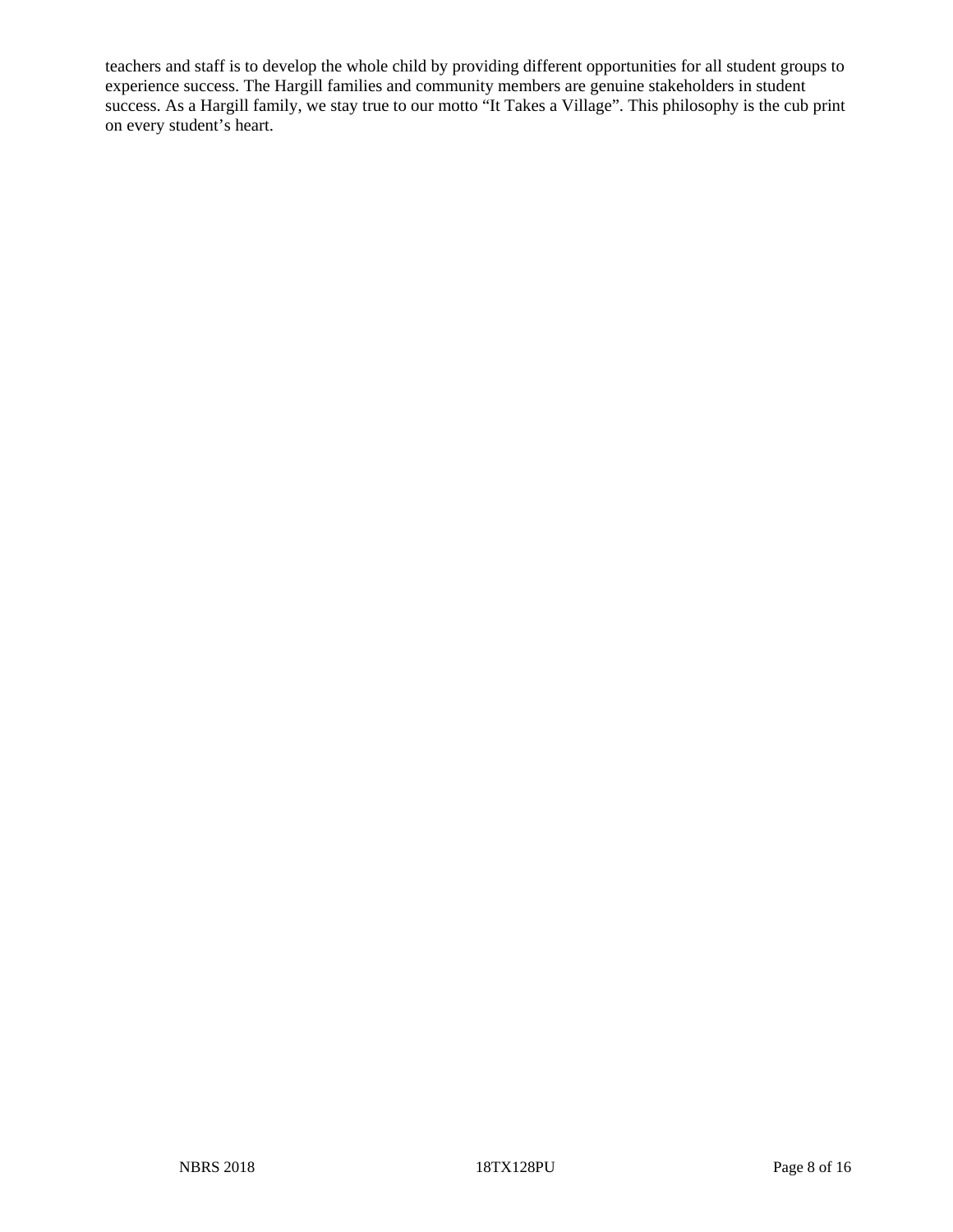# **1. Core Curriculum:**

The core curriculum at Hargill Elementary is the Texas Essential Knowledge and Skills (TEKS). Hargill teachers follow the district, TEKS designed, scope and sequence to develop lessons in each content area. Continuous professional development is offered both at the district and campus level making teachers more proficient in analyzing the TEKS, and the delivery of instruction using engaging strategies via the 5E-Model, an instructional model that encompasses the elements of teaching: Engage, Explore, Explain, Elaborate, and Evaluate. Hargill teachers incorporate both whole group and small group instruction and use technology daily as a tool to support student-centered instruction. Campus and district assessments mirror the State of Texas Assessment of Academic Readiness (STAAR.) After every assessment, teachers and administrators meet and develop an academic plan of action for students. The students' academic plan includes the identification of instructional areas still needing to be developed, a tutorial plan, differentiating instruction for small groups, regular parent conferences, the use of varied resources, and setting reasonable individual student goals for future assessments.

At Hargill Elementary, reading begins with a universal screener to identify individual students' reading levels for instruction. Based on this data, students are provided with instructional intervention, or are challenged to advance academically through prescribed instruction. The primary curriculum encompasses the five components of reading: phonemic awareness, phonics, vocabulary, comprehension, and fluency. The curriculum for third, fourth and fifth grades takes a holistic approach. Skills are not taught in isolation, rather, they are genre-based in which teachers teach specific strategies for each genre. A variety of resources and strategies are utilized to ensure each student's learning style is addressed. The state-adopted textbook, multiple commercial resources, and online customizable programs, are all used to target student needs at Hargill Elementary. Content-area journals, projects, oral presentations, and a web-based reading program are used to ensure that all English language arts components are addressed.

The Math curriculum centers on the state Math TEKS where concepts are first introduced using manipulatives and then reinforced in small groups, thus allowing for differentiation. By using this approach, Hargill teachers ensure students understand necessary foundational skills. Additionally, basic facts are addressed daily in every grade level, since these are essential foundational skills needed for all future learning. Data from assessments is used to determine the need for intervention, tutorials, or a more rigorous curriculum.

Hargill students are given many opportunities to observe, study, measure, explain, predict, etc. as they navigate through the state science TEKS using a "hands on" approach. This learner-centered approach is used because students take ownership of their learning investigating in a lab setting to formulate their own conclusions. Students first learn the concept through teacher direct instruction using the textbook, videos, commercial workbooks, and classroom discussion. In Science lab, experiments integrate math and reading skills making science concepts come to life for students. The learning extends outside of the four-wall classroom as Hargill fifth graders visit the nearby Wetland, explore their surrounding and make connections to prior learning. Hargill Cubs also participate in a campus and district level Science Fair and a campus Science Academy. Like in reading and math, data from campus and district assessments assist teachers in determining the necessary interventions for each Hargill Cub.

Civic learning is addressed in compliance with the TEKS and the district curriculum. Daily, Hargill students are given opportunities to have a working knowledge of civic duties and responsibilities. These civic experiences are shared via a presentation, through a variety of extracurricular clubs and organizations made available to students, and through the expected student behavior. This particular approach was selected because it allows for active student participation. For example, the annual Veterans' Day program allows Hargill students to see first-hand what excellent role models their community has and what an impact those individuals have made on the community and the country as addressed in the state standards. Students are active participants in electing Student Council officers, participating in autism walks, meeting local government officials, and always modeling good behavior. These activities at Hargill prepare students to be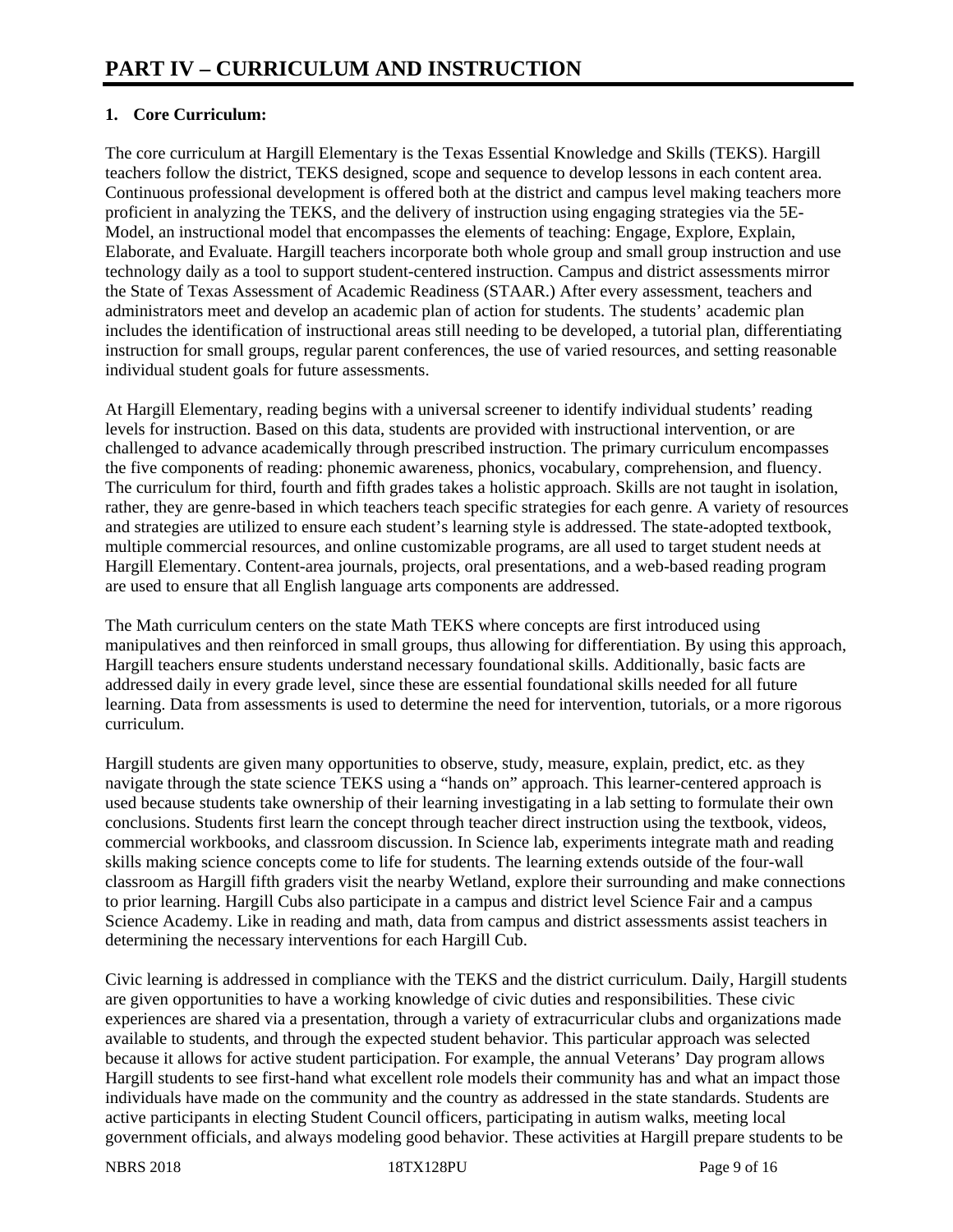productive, responsible citizens engaging them in modeling good citizenship, and embracing customs and traditions all of which are expectations of all Hargill Cubs. By being active participants, Hargill students experience first-hand basic foundational skills like rules, consequences, and government that later transfer to content learning and are applied in the real world.

Pre-kindergarten at Hargill Elementary is a half-day federally-funded program, which assists language deficient students or economically disadvantaged students in obtaining foundation skills. Through center activities, students follow the academic standards aligned with district curriculum, which covers phonemic awareness, number recognition, science observations, family, and self and social interactions, all necessary for student success in the future primary grades. Hargill pre-K Cubs undergo universal screeners three times a year. Growth is evident when data from the beginning of the year is compared to both middle and end of the year assessments, thus ensuring that they will transition to kindergarten with basic foundational skills as well as grade appropriate social and emotional adjustments. This early education program has a positive impact on school readiness.

# **2. Other Curriculum Areas:**

Hargill Elementary develops well-rounded students. In addition to the core content areas, the electives, arts, technology, physical and health education, nutrition, and University Interscholastic League (UIL) programs support the students' acquisition of essential knowledge and skills.

Hargill students in kindergarten through fifth grade participate in a 45-minute Physical Education class at least 3 times a week.The Physical Education Program addresses the TEKS by engaging students in interactive physical activities that many times incorporate basic reading and math skills, as well as oral language development. Citizenship and good sportsmanship conduct is learned, and is expected from all Cubs in all games and activities. Hargill students participate in the national Fuel Up to Play 60 program, the district Fitness Club, and also participate in the Go, Slow, Whoa! food program. These PE/Health/Nutrition programs teach the Hargill Cubs the importance of physical exercise while making healthy eating choices. Often, outside community businesses come to Hargill Elementary as invited guest speakers to share their message and to engage students in making healthy decisions. Hargill Elementary is in partnership with the Edinburg Parks and Recreation department, which brings competitive sports year round for Hargill Cubs of all ages to participate in. All students may participate in football, volleyball, and basketball competitions. Through these teams, numerous citizenship and social studies skills are learned. Many times, Hargill Cubs need this incentive to maintain their interest in school and to ensure passing grades.

A full-time music specialist is responsible for teaching interdisciplinary music lessons aligned to the fine arts TEKS to kindergarten through fifth grade students, once a week, for 45 minutes. The interdisciplinary approach taken is one where all students are active participants where they sing, play instruments, act out plays, prepare props, and have opportunities to compete in music competitions. Hargill students also have multiple opportunities to join the campus choir, participate in the District Choir, and the UIL Music Memory competition. Hargill students participate in a minimum of five programs every year. The most popular is the Christmas program where students practice their speaking skills and act out a favorite Christmas story in front of a large audience. The music program generates a high level of community support. During these scheduled programs, the attendance of proud Hargill Cub parents and family members is overwhelming.

Hargill's library is an integral component of student success. All Hargill students visit the library once a week where the Librarian conducts read aloud. Reading selections highlight a particular season, a custom or tradition, famous Americans, or particular authors. Through an online reading program, a district initiative, students in first through fifth grade are given individual reading goals. The teachers and library staff closely monitor these individual student goals and word counts.

One of the goals at Hargill Elementary is to produce well-rounded technology literate students in grades K-5. The technology application TEKS are taught and integrated into daily lessons at Hargill Elementary. Hargill teachers attend a two-day summer instructional technology conference where they learn about the latest classroom technology tools, applications, software, and practices. Additionally, all teachers are provided with a variety of technology teaching tools including electronic tablets, media projectors,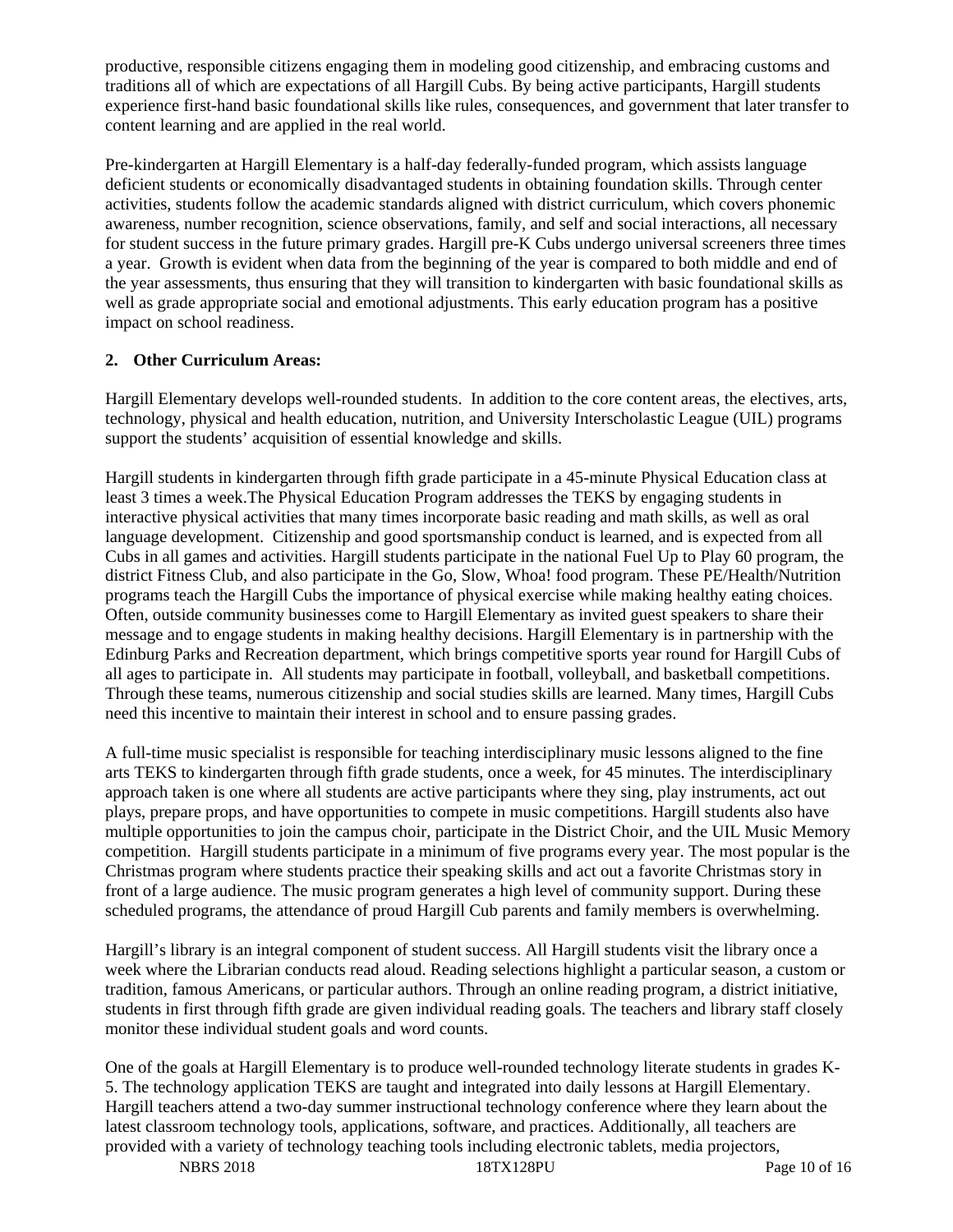document cameras, portable interactive whiteboards, and laptops. These devices assist the teachers in creating fun, interactive lessons. Hargill Cubs participate in the use of technology on a daily basis during classroom instruction, classroom centers, and in student-centered activities. Teachers challenge students with age-appropriate technology based projects that promote problem solving and critical thinking skills. Students are further able to explore a variety of projects by joining the Technology Club at Hargill Elementary. Technology Club members are made responsible for handling the school's Twitter and Facebook accounts. Technology is further integrated into our school's activities through reading and attendance incentives such as Technology Day and BYOD (Bring Your Own Device) where students are allowed to bring personal tablets and cell phones, and are guided to explore high interest educational games and applications.

#### **3. Instructional Methods, Interventions, and Assessments:**

The mission of Hargill Elementary is to produce well-rounded students addressing the social, emotional, physical, and academics components and equipping them with a repertoire of tools, enabling them to be critical thinkers and problem solvers. Being that no two students are alike, the instructional approaches, methods, and interventions are customized to meet individual student needs. Age-appropriate, district required assessments are given to establish an academic baseline for each student. Once individual student levels are identified, teachers create, and deliver engaging lessons to meet students' needs. Individualizing instruction for students allow teachers to help students set attainable academic goals resulting in closing achievement gaps at Hargill. This practice not only assists in improving the skills of students performing below grade level, but also identifies the students performing above grade level and the academic areas needing development to help them reach their goals, and challenge them for acceleration.

At Hargill Elementary, teachers continuously assess students' learning. A variety of assessments such as district benchmarks, campus benchmarks, TEK specific teacher tests, and State of Texas Assessment of Academic Readiness (STAAR) are used to make informed instructional decisions. Disaggregating and understanding the data from these assessments allows teachers and administrators to make informed decisions for individual students. Using the district's data management system, teachers and administrators identify weaknesses needing immediate attention for all students. Teachers and administrators, once again, rely on the district's data management system to create specific reports such as Student Expectation (SE) performance report by teacher, STAAR item analysis with responses by item, and student expectation performance by level of concern. These reports allow teachers to plan their instruction, and to target areas still needing development. The reports are used to conduct individual conferences with students and help them set personal academic goals. Hargill teachers also use technology resources to individualize instruction. By customizing online assignments, teachers differentiate instruction so that students are academically successful within their individual learning goals. Upon reviewing the data, teachers determine what additional TEKS need to be assigned to individual students.

Another instructional approach used is the Response to Intervention (RtI) Tiered Framework for monitoring progress of students' learning. This is a multi-tier approach for the early identification and support of students with learning and behavior needs. The RtI process begins with high-quality instruction and universal screening of all students. This framework is used to review students' academic progress and to determine instructional interventions necessary. All Hargill students receive differentiated, high-quality classroom instruction, using best practices, following the RtI Framework. It is through the teachers' deliberate planning that most students are able to make progress, closing achievement gaps. It is the goal of Hargill teachers and staff to close the performance gap using this framework as the resource.

A whole group approach is used for the initial delivery of instruction. Hargill teachers "hook" the learner by building on students' schema, tapping into prior/background knowledge and by incorporating other creative ways. Hargill students lack life experiences that otherwise would make learning meaningful to them. Therefore, teachers must bring those necessary experiences, through concrete visuals, to the students using essential technology. An example of this is teachers and students researching a picture, a video, a place, etc., via Google bringing meaning to new content. These visuals are accompanied with ongoing, oral discussions, and critical academic vocabulary for the learning. Explicit instruction in vocabulary development is routinely incorporated as a school-wide initiative. After the initial instruction, students proceed to work in

NBRS 2018 18TX128PU Page 11 of 16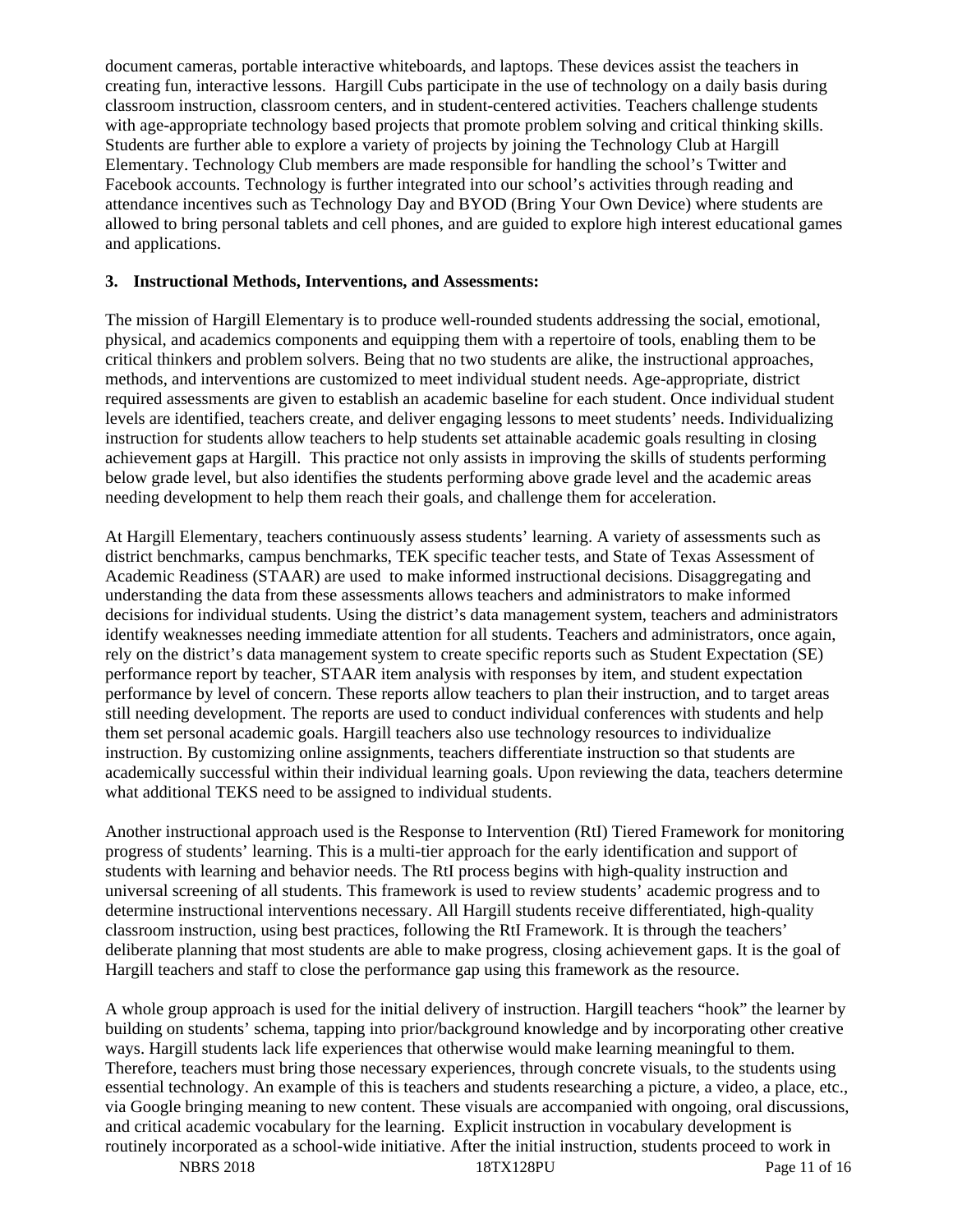small groups. These groups include direct teacher instruction, customized online pathways to learning, and independent interactive groups.

Technology is invaluable in closing the performance gaps and in addressing individual student needs at Hargill Elementary. Five years ago, Hargill Elementary was very fortunate to be part of the Texas Literacy Initiative Grant (TLI), which provided numerous electronic devices that played a vital role in student learning. Fifth grade piloted a one-to-one electronic device program which resulted in increased student achievement.

Hargill's special education population is identified with more than 10% achievement gap between the scores of all students. To close this achievement gap, a certified, resource teacher follows an instructional plan that incorporates a pull-out program, as well as a co-teaching program. Students in this subgroup are closely monitored by campus administrators, and by the district Special Education Supervisors.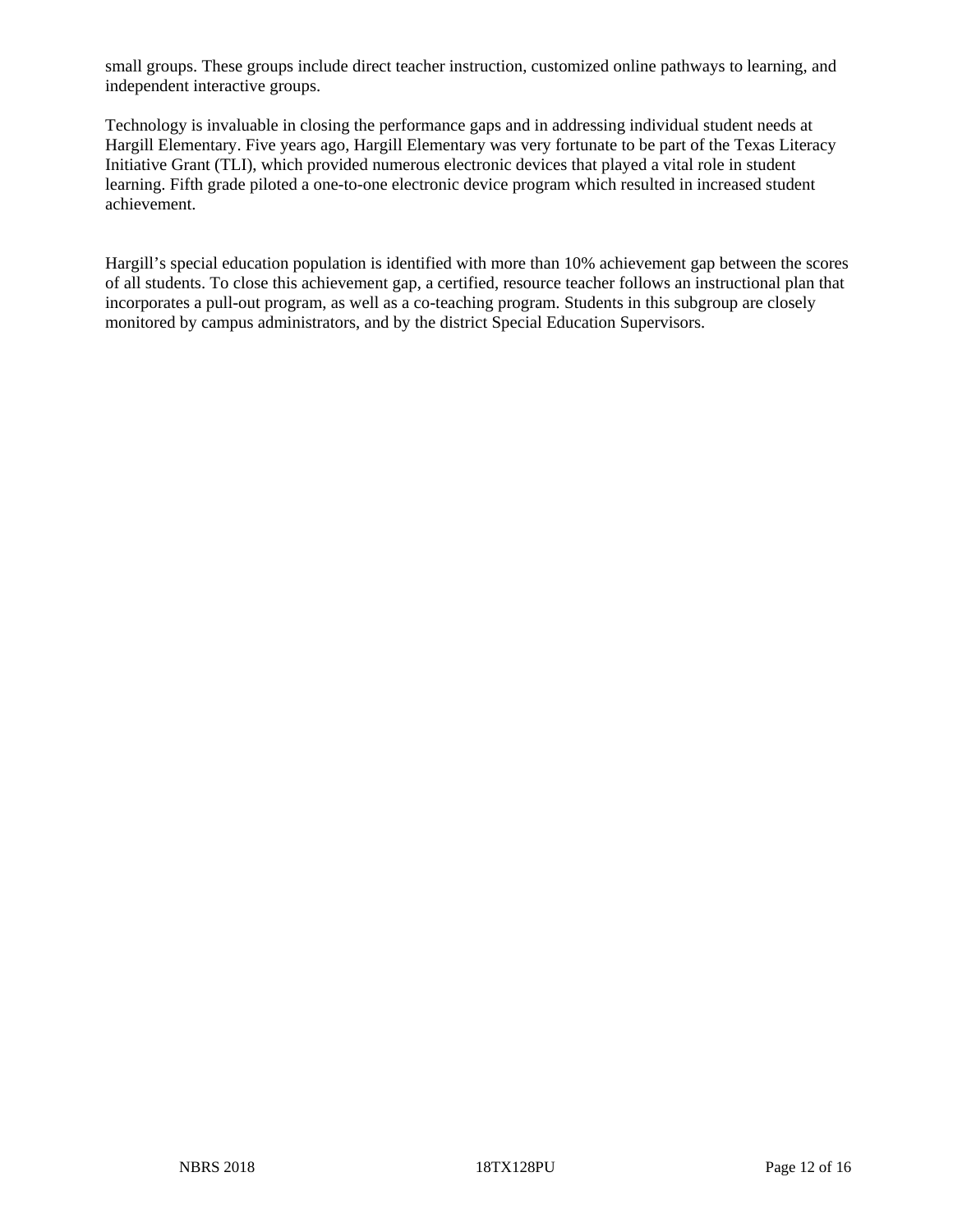## **1. School Climate/Culture:**

Hargill School's mission is to make all students feel confident, inspired and motivated to learn. Hargill Cubs look forward to starting their day with exciting announcements from the principal, in which birthdays, celebrations, academic achievements, and attendance are highlighted. The principal's excitement early in the morning sets a positive tone for all students.

Student attendance is closely monitored in order to meet the daily campus goal of five or less student absences. Various weekly incentives are awarded to students with perfect attendance. For instance, on very cold days, students and teachers are treated with hot cocoa for being at school. After announcements, the Student Council continues with announcements via VBrick, a live video streaming for the entire school. Giving students the charge of making daily morning announcements via VBrick has helped them build teamwork, collaboration, confidence, and communication skills all of which are contributors to a positive environment that supports academic, social, and emotional growth.

Hargill Elementary recognizes and celebrates students' academic achievements and successes such as Honor Roll, making gains on campus and district assessments, meeting word count goals as students work toward reading a million words, end of year awards, and kindergarten graduation. Reading Renaissance is a district initiative and is one of the most successful reading programs used to inspire students, promote reading, and build positive school climate. Teachers track students' reading comprehension, fluency, and monitor their reading growth. Students are encouraged to meet a reading goal every six weeks and are rewarded with a big celebration with games, food, electronics, and other fun activities. All of these are examples of how Hargill engages and motivates students.

The school culture supports the needs and development of teachers by allowing them to collaborate as a team between staff and administrators. Teachers and administrators meet weekly to discuss data and make instructional decisions that close the achievement gaps. Individual strengths are highlighted and shared to instill a sense of validation and affirmation. Grade levels plan twice a week to prepare quality lessons that follow the 5E Model. Because Hargill teachers and staff are an integral part of the learning community, they too, are celebrated. Birthdays, monthly social luncheons, Teacher of the Year, Christmas socials, Thanksgiving meals, and special events such as baby showers, engagements, and retirements are all examples of building campus morale. These celebrations among the staff help build teamwork, collaboration, trust, respect, and professional relationships contributing to teachers feeling valued and supported which translate to student success.

## **2. Engaging Families and Community:**

Hargill Elementary plans many family and community activities that support students' academic success. Hargill parents prepare and meet regularly with the campus principal designing events for the year to discuss the parent's involvement at each event. Understanding that communication with the community is most essential, monthly calendars go out announcing all events and important dates informing the parents. At "Meet the Teacher Night" in early September, teachers establish a parent-teacher relationship by sharing classroom expectations, student goals and critical testing date information. Throughout the year, teachers maintain communication via apps, emails, phone calls and conferences. The parental involvement clerk makes necessary phone calls home to talk to parents about the importance of their children coming to school to avoid gaps in learning. Continuous parent communication through progress reports, home visits, the school website, and monthly Parent Teacher Organization (PTO) meetings support students' emotional growth and academic success. Every January the Hargill principal meets with all parents of third grade students to inform them of the significance of the STAAR test and of the responsibilities, each team member (parent, teacher, student, and principal) carries in ensuring that students are successful.

Community involvement plays a vital role in our students' success. Hargill Elementary partners with different community organizations to promote health, well-being, and learning among the students.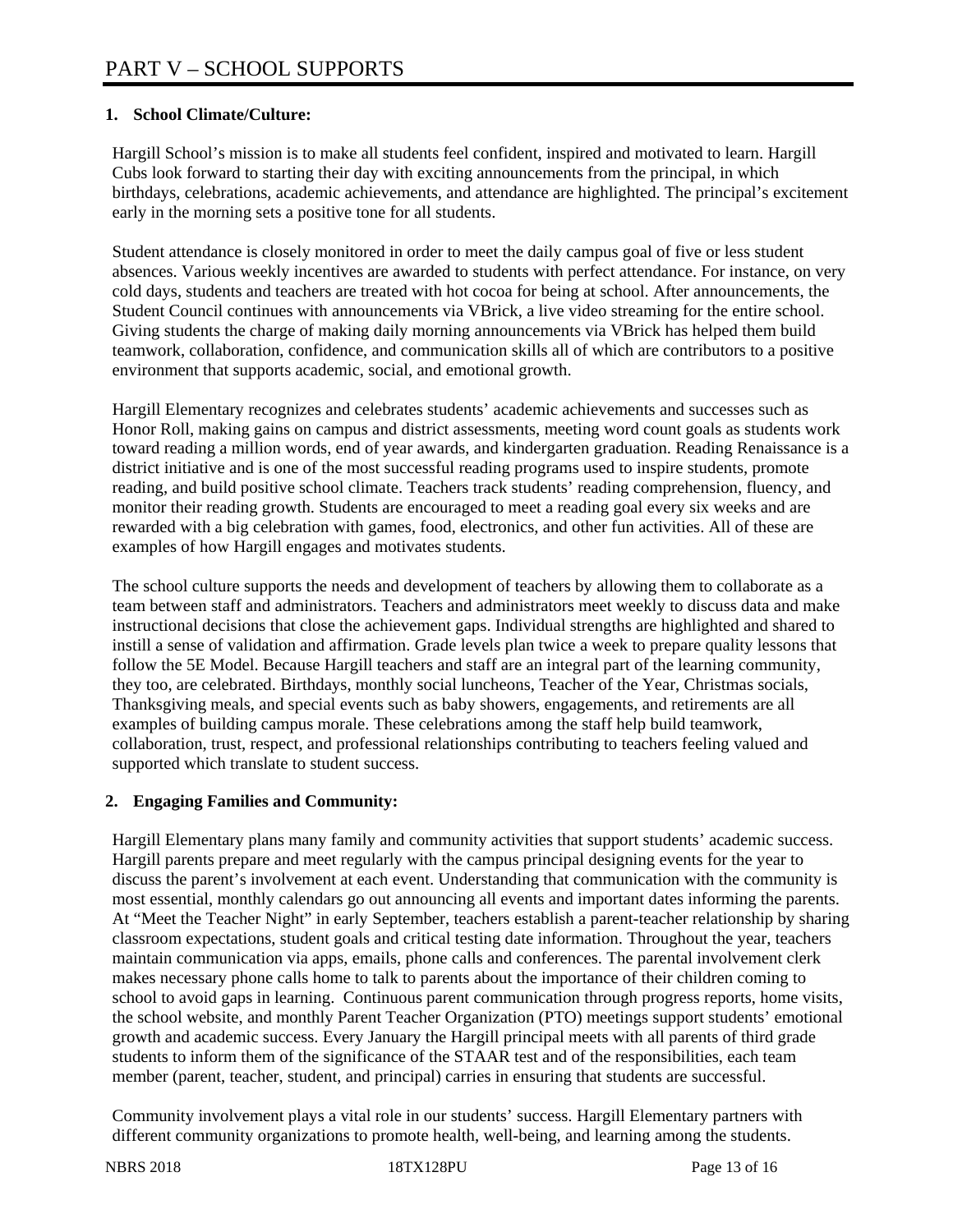Throughout the year, Hargill collaborates with different community organizations that contribute to the schools' educational goals. Examples of these partnerships include the Red Ribbon Week program, and the Local Firefighters' Educational program. These Hargill partnerships help promote citizenship, a social studies student expectation, through fun, exciting, and interactive presentations for kindergarten through fifth grade students.

Hargill Elementary teachers and administrators know that a student's reading ability directly affects student achievement. To inspire the love of reading for Hargill Cubs, numerous reading activities are planned throughout the year. In the month of March, the national Read Across America event is programmed as a time to celebrate reading. This program is a favorite of the children because it brings families and many members from the community to Hargill Elementary, and because it includes a community-reading picnic where reading is the "main dish." Family literacy events are an avenue for teachers to share reading strategies that can be used at home with their children, and for teachers to distribute free books to all Hargill Cubs. Many Cubs have started their own home library with the books given to them at literacy events.

## **3. Professional Development:**

Hargill Elementary educators continuously strive to be better. Throughout the year, they attend professional development sessions to help them become innovative educators. Teachers participate in professional development, which is aligned to the campus improvement plan. The focus is on curriculum and instructional strategies that are TEKS-based. As part of professional development, the district Math and ELA specialists meet with 3rd-5th grade teachers to work on various TEKS-based activities and approaches for student achievement. Hargill teachers also participate in trainer-of-trainers professional development within the campus. As trainer-of trainers, Hargill teachers take the new learning from the district's professional development sessions to the Hargill classrooms taking on a leadership position on curriculum, sharing ideas and strategies that impact the quality of instruction. As leaders in curriculum, Hargill teachers model effective, quality teaching.

ECISD is known for providing personnel, teachers and administrators, with extensive professional development. For the past four years, ECISD has offered a three-day technology conference that is available to all ECISD teachers and administrators. This conference focuses on sessions that involve the use of technology in instruction in order to keep up with 21st century learners. Teachers attend sessions, which offer various activities, and TEKS-aligned approaches that support student achievement and school improvement. The professional development program draws from sources of critical thinking, Marzano strategies, and content-based instruction/strategies that contributing to student success.

Aside from providing professional development for teachers, ECISD also provides professional development for counselors and administrators. Hargill's counselor participates in professional development that is specific to programs that are in place to assist students with specific needs. For example, the counselor must undergo extensive trainings that target student services such as 504 and RTI procedures, Gifted & Talented social and emotional needs and updates, and Dyslexia trainings. These are required trainings for meeting the needs of all students. The Hargill leadership team also participates in professional development to stay abreast of changes with state accountability and with changes in the curriculum/TEKS. The learning from attending the professional sessions empowers campus administrators when conducting classroom walkthroughs and validating instructional practices. All of these district and campus initiatives influence staff capacity and school improvement.

## **4. School Leadership:**

The leadership team at Hargill Elementary is comprised of the Principal, the Curriculum Assistant (CA), the Counselor, and the Librarian. Each team member has a unique role in ensuring student achievement, however, the school's philosophy, "It takes a Village," is embraced by all four leadership team members. With this shared philosophy, the team inspires Hargill Cubs to work to their fullest potential.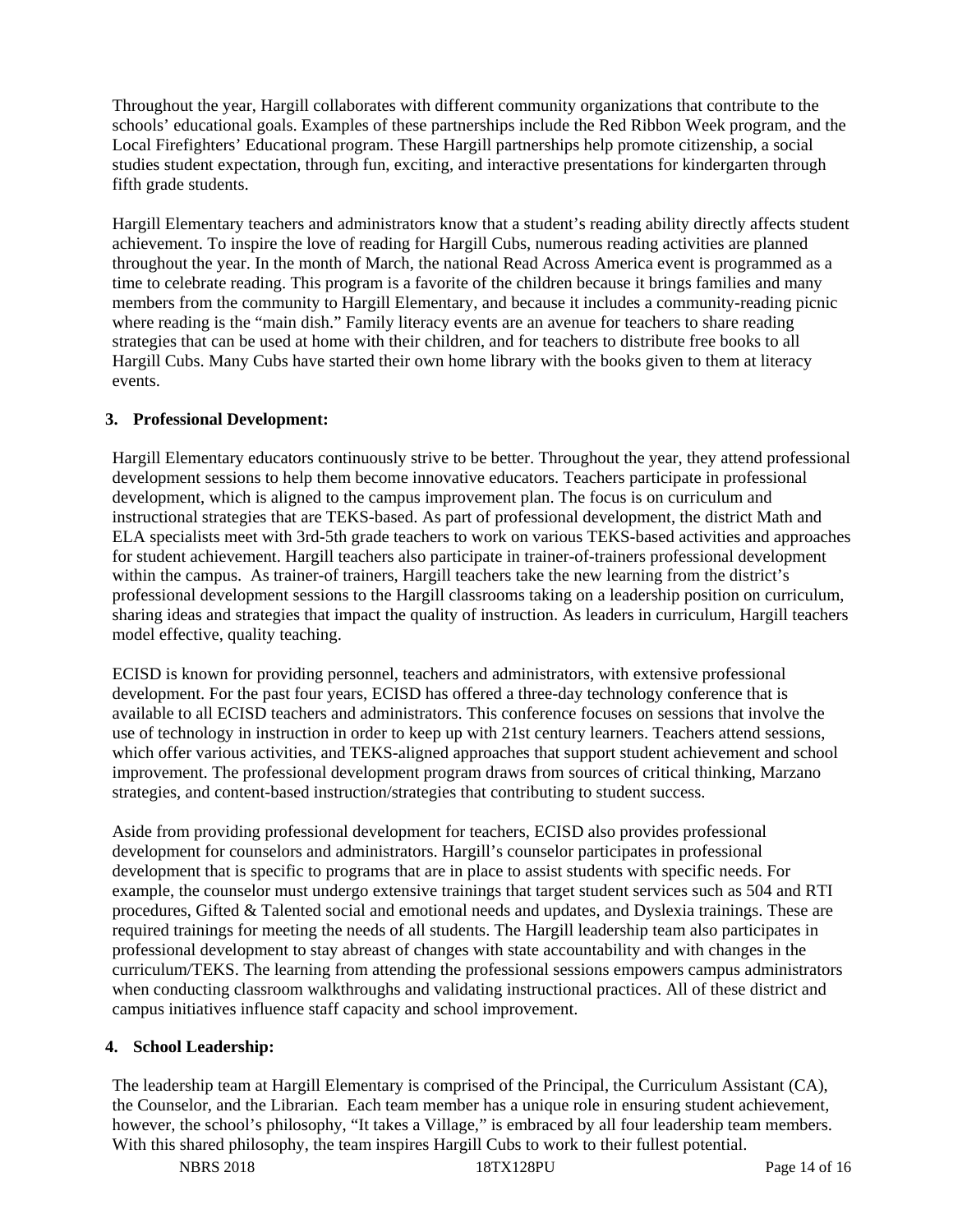Hargill Elementary principal ensures that policies and programs focus on student achievement. The principal monitors classroom instruction very closely by conducting walkthroughs, leading grade level meetings, and parent conferences. Hargill's principal believes in motivating and rewarding students for hard work, effort, and in making academic gains. Hargill Cubs feel the support and affirmation from everyone, but when it comes from the school leader, it means even more to them and students have a greater sense of respect for it.

The role of the curriculum assistant (CA) at Hargill Elementary is to implement and support all activities that address teacher acquisition of district curriculum designs and special funded programs appropriate to student needs. The Hargill curriculum assistant ensures that teachers have the necessary resources needed in order to maximize lessons. The CA also assists the principal in making parent phone calls, in having parent conferences, in grade level meetings, and in the disaggregation of data, all of which holds everyone accountable for student success and for providing support.

The role of the Hargill counselor is to provide a proactive developmental guidance and counseling program for all students to maximize academics and to ensure personal growth. The counselor also builds and nurtures relationships with Hargill Cubs to discuss problems that affect their personal, social, or academic development. The counselor collaborates with parents, administrators, and staff, so that students can experience academic success. Another vital role the Hargill counselor has is serving as the Response to Intervention (RTI) and 504 coordinator ensuring that students' academic needs are met.

The role of the Hargill librarian is to promote a love for reading. The librarian manages the Accelerated Reading Renaissance Program (AR), which has proven to have a direct impact on student achievement increasing reading comprehension and vocabulary. The Hargill library is a doorway that brings the community together. During special events such as family Book Fairs and Read Across America Week, a national reading celebration, a variety of reading activities are planned for Hargill Cubs, parents, staff, and the entire community.